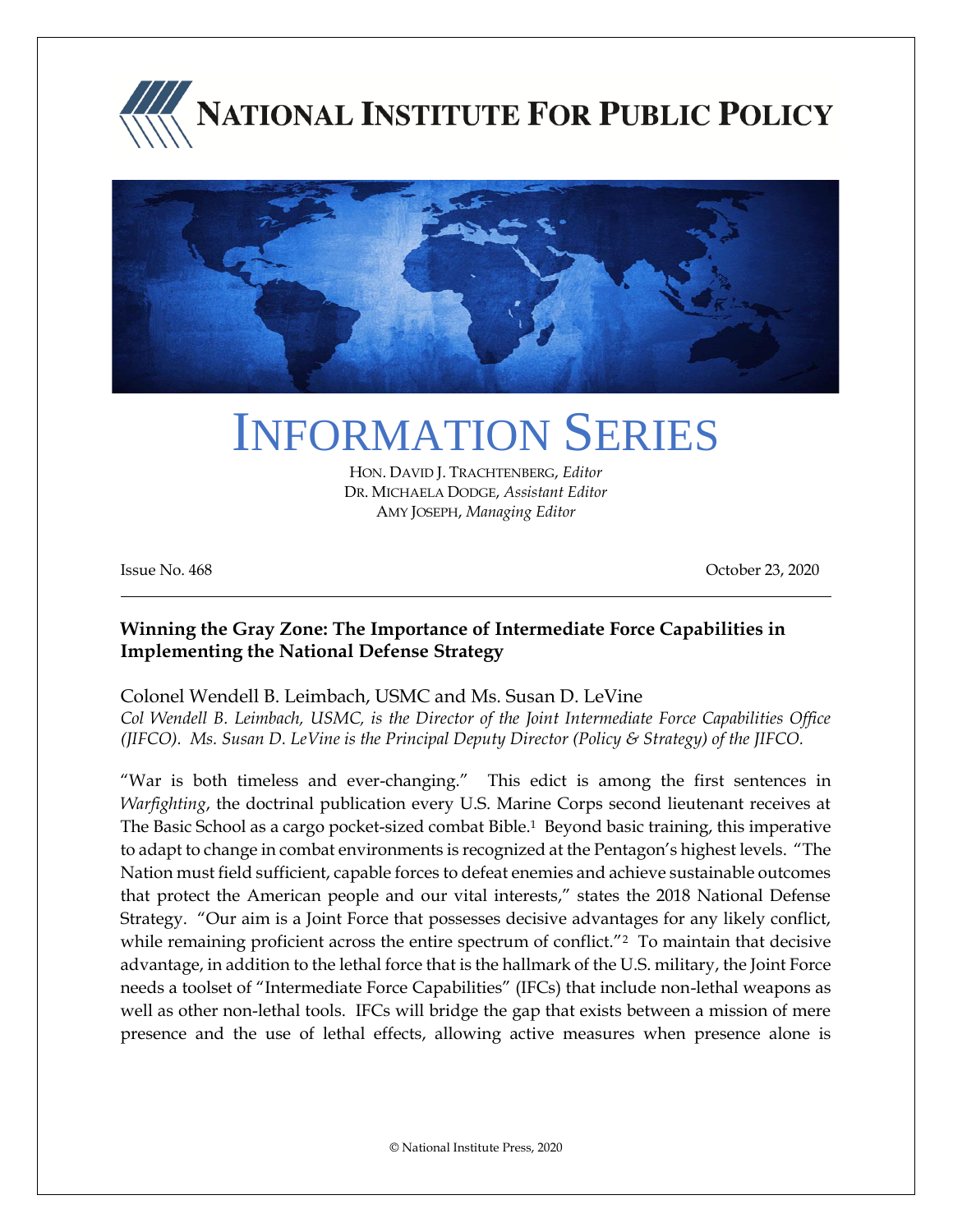

INFORMATION SERIES Issue No. 468 ǀ October 23, 2020

insufficient to deter malign activities or when the use of lethal or destructive force is neither desired nor appropriate.

The changing elements of war's essence in the  $21<sup>st</sup>$  century highlight the urgent need for policymakers to commit to developing IFCs to support current and future warfighting requirements. This also challenges us to consider a counter-intuitive thought: that the overall lethality and effectiveness of the Joint Force can be **enhanced** by the integration of capabilities that are designed NOT to kill or cause gross physical destruction.

## **The Gray Zone: Where Wars Can End Before They Begin – or Start Unnecessarily**

In recent years, and as emphasized in the National Defense Strategy, the U.S. Department of Defense (DoD) has rightfully focused on development of overwhelming lethality to deter and defeat potential adversaries. While the United States must always be ready to prevail during a high-end conflict—and overwhelming lethality represents a significant deterrent to conflict in the first place—the Nation must also be able to overwhelmingly compete and deter activity short of traditional armed conflict. In the language of emerging Joint Doctrine, this is known as the "Competition Below Armed Conflict" portion of the "Competition Continuum." It is also referred to as the Gray Zone, Hybrid Warfare or Irregular Warfare. We will use the term Gray Zone since it captures the essence of the fact that global conflict is rarely defined in black (total war) or white (peace).

Intermediate Force Capabilities are tailor-made to provide the Joint Force options in the Gray Zone. It is the Gray Zone where the Joint Force operates on a daily basis. It is the Gray Zone where "state actors use a range of actions short of armed conflict… through proxies that destabilize regions without attribution"<sup>3</sup> in order to meet their objectives without triggering a conventional war (e.g., China's island reclamation in the South China Sea; Russia's annexation of Crimea). It is also the Gray Zone where state actors conduct unsafe and unprofessional actions, for example, blatantly harassing our fleet by approaching too close on the open seas and making propaganda points, while the United States moves out of the way instead of using lethal force and risk triggering an international crisis.<sup>4</sup>

A recent bipartisan congressional report stated that competitors are likely to use "covert and gray-zone tactics to avoid a traditional U.S. military response."5 In addition, a recent Defense Science Board study noted, to ensure U.S. military dominance the United States "needs to be more aggressive in the Gray Zone" by building "a set of unique multi-domain military capabilities to counter adversary regional military advantages and force them to consider the costs of their actions."6 It is the Gray Zone, and also during armed conflict, where IFCs can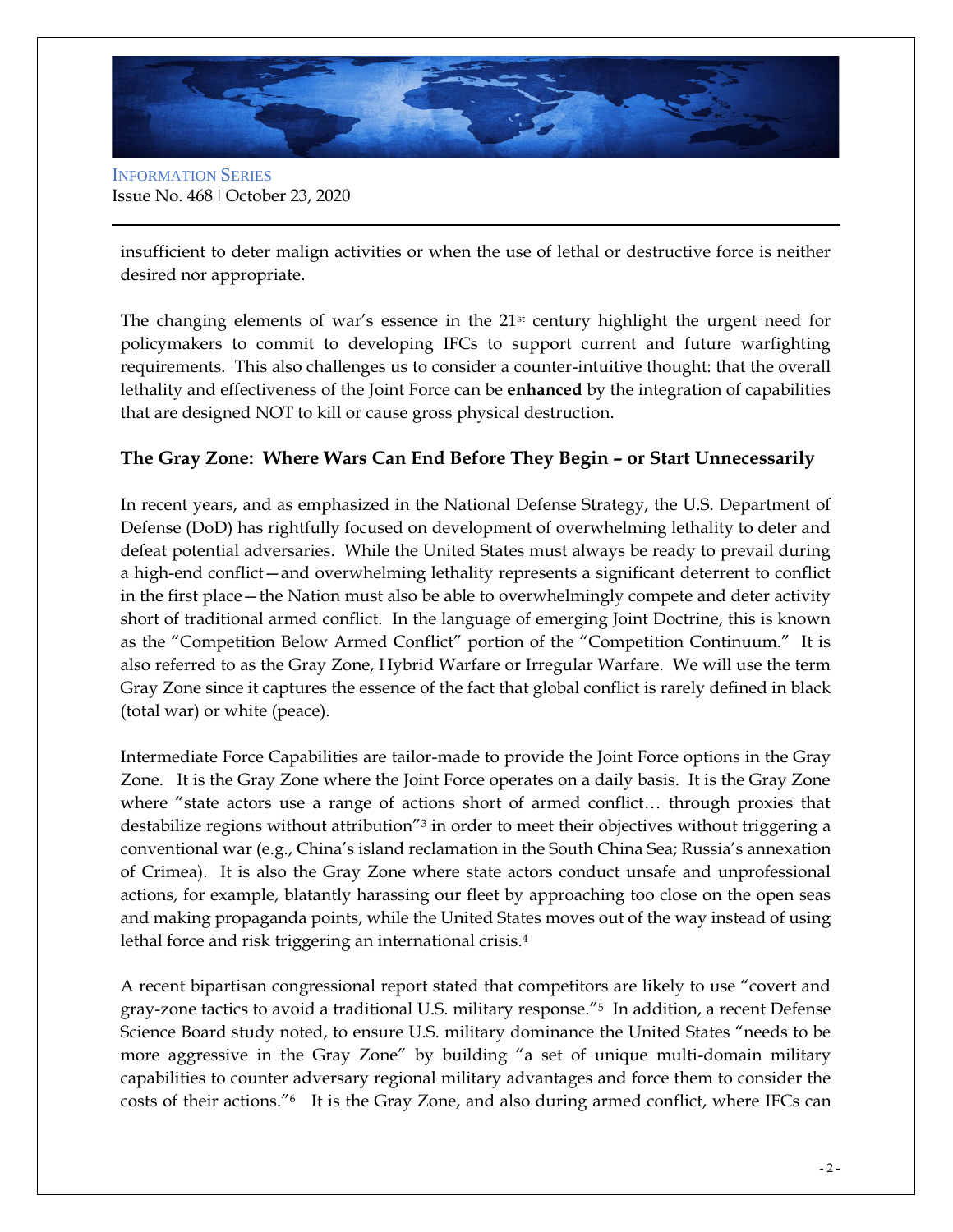

INFORMATION SERIES Issue No. 468 ǀ October 23, 2020

support dynamic force employment by "providing options for proactive and scalable employment of the Joint Force<sup>"7</sup> and enhancing flexibility to adapt to evolving situations where intermediate force can play a complementary role to lethal means.

As a recently released annex to the *National Defense Strategy* states, "To control the tempo of adversarial competition, the Department must manage escalation dynamics and dictate the character, scope, intensity, and terms of this competition to our adversaries."8 The development and sustainment of IFCs is necessary for the Joint Force to engage in day-to-day situations around the globe, where lethal force is often not the desired, or appropriate, first response. IFCs can provide proportional, measured force to address a range of threats—in a manner that mitigates the potential for collateral damage. As a result, IFCs may enable greater speed of action, and provide "prudent means to achieve the best possible strategic outcome within given resources or policy constraints."<sup>9</sup>

#### **Words Matter**

"Intermediate Force Capabilities" is a non-doctrinal term evolving from the DoD Non-Lethal Weapons (NLW) Program. Why do we need a new term to explain the same thing? Primarily associated with law enforcement, the term non-lethal weapons conjures up images of rubber bullets, bean bags, and pepper spray. Additionally, in an era of enhanced lethality, the "nonlethal" descriptor has severely limited the mainstreaming of related capabilities into the warfighting paradigm. For decades, the Services have limited investments in, and planning for, NLW to policing and security force communities. The broader term of "Intermediate Force Capabilities" is forward looking and more accurately describes a range of force options beyond traditional NLW that are now achievable due to maturing technologies.

#### **Technology Advancement Enables Competition Continuum Dominance**

While the DoD is coming to terms with the strategic concept of a competition continuum, current and emerging technologies provide tools that will enable U.S. forces, in cooperation with allies and partners, to control the scope and pace of escalation. Advancements in directed energy, human effects modeling, and other fields facilitate the expansion of legacy NLW technologies well beyond traditional law enforcement applications. Optical interrupters or dazzling lasers, originally developed for hand-held short-range applications, are now able to reach out to longer ranges. These systems provide an obscuring glare to personnel on foot, in vehicles, and on vessels, in order to deliver unambiguous warnings or to counter surveillance equipment (such as cameras in unmanned aerial systems). Initial versions of these systems are already being used operationally. Flash-bang munitions (bright flashes and loud noises) with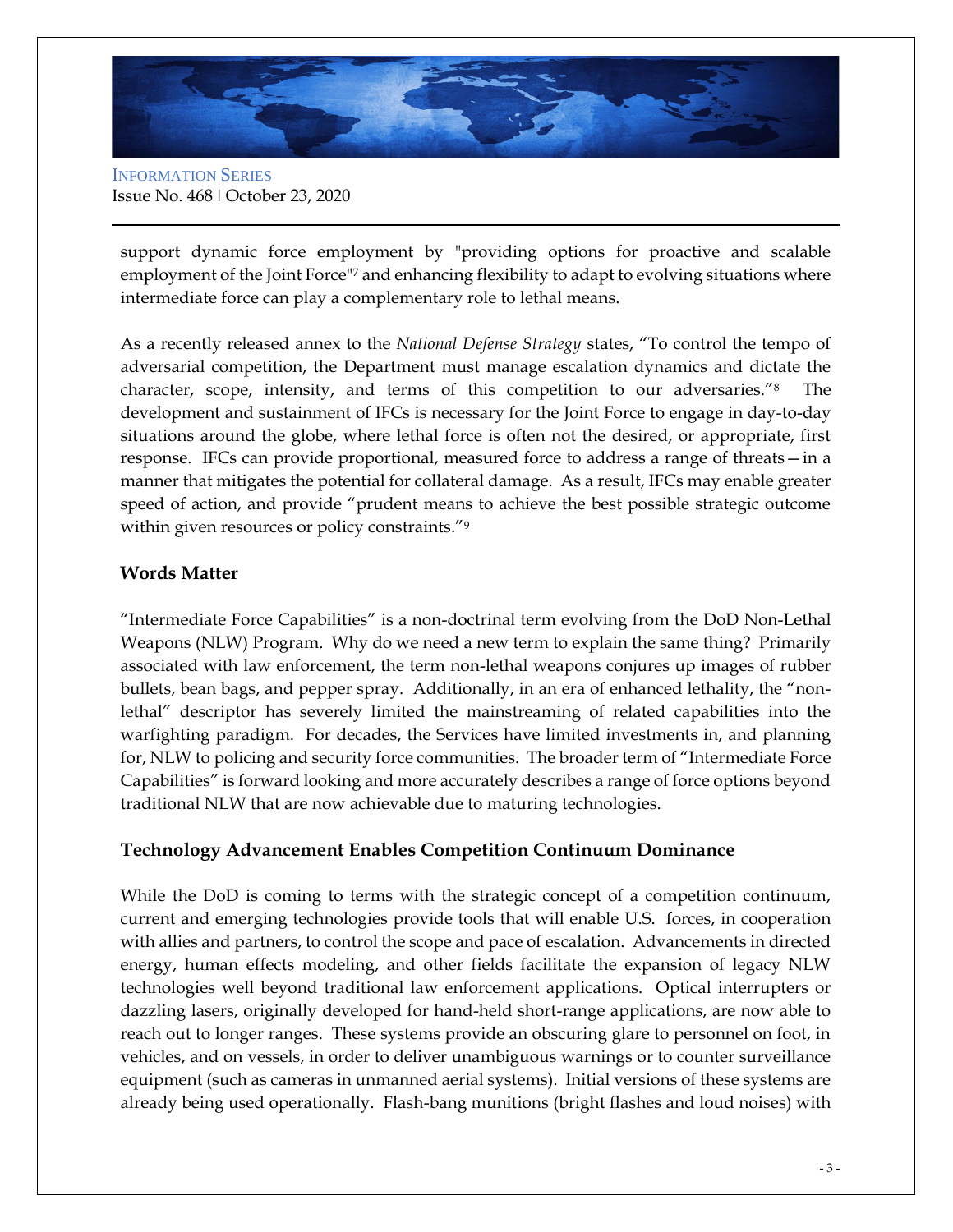

INFORMATION SERIES Issue No. 468 ǀ October 23, 2020

longer duration and intensity of effects can be used for room clearing or as indirect fire to suppress personnel at extended ranges.

The list of advantages IFCs provide continues across domains—in the sea and air as well as on land. Occlusion technology that uses dissolvable material to obstruct vessel propellers in a reversible but effective manner to counter small boat threats is under development. Directed energy technology, including millimeter wave and high power microwave, has demonstrated the potential to offer immense improvements in range, precision, and reliability in the speedof-light delivery of near-instantaneous effects against a wide range of counter-personnel or counter-materiel targets without causing permanent injury or gross physical destruction. Growing opportunities exist for the integration of these technologies with manned or unmanned platforms and autonomous systems in order to provide operationally significant, multi-domain IFCs.

#### **Fear of the New?**

Introduction of new technologies have often been prevented, unnecessarily restricted, or delayed for a simple reason: fear. "Technology can inspire fear, but a *Terminator* nightmare scenario—in which armed robots run amok—is not the only possible vision of the future," writes Rick Smith, CEO of Axon (formerly TASER) in his book, *The End of Killing*. <sup>10</sup> "The debate, as it too often does, devolves into simple and simplistic caricatures. Either you're with the robots or you're against them."<sup>11</sup>

As Smith explains, natural fears exist when developing and committing to new technologies. History is full of examples—the introduction of electricity into the home, radios in automobiles, reliability of DNA testing as evidence in judicial proceedings, the utility of the Global Positioning System—all groundbreaking technologies and capabilities in their own right—yet at the time of their initial development or introduction were often met with skepticism or distrust. Frequently, a new technology is held to a higher standard: "What's new must be 'perfect,' not 'better'."12 IFCs, by necessity, will employ new technologies. Directed energy (DE), in particular, shows promise with respect to scalability of effects and providing those effects at extended ranges. Technology developers will have to gain the confidence of DoD civilian and military leaders, Congress and the public to employ DE weapons across the competition continuum. Long-term investment—not only in DE, but in all forms of  $IFCs$ —is well worth the cost.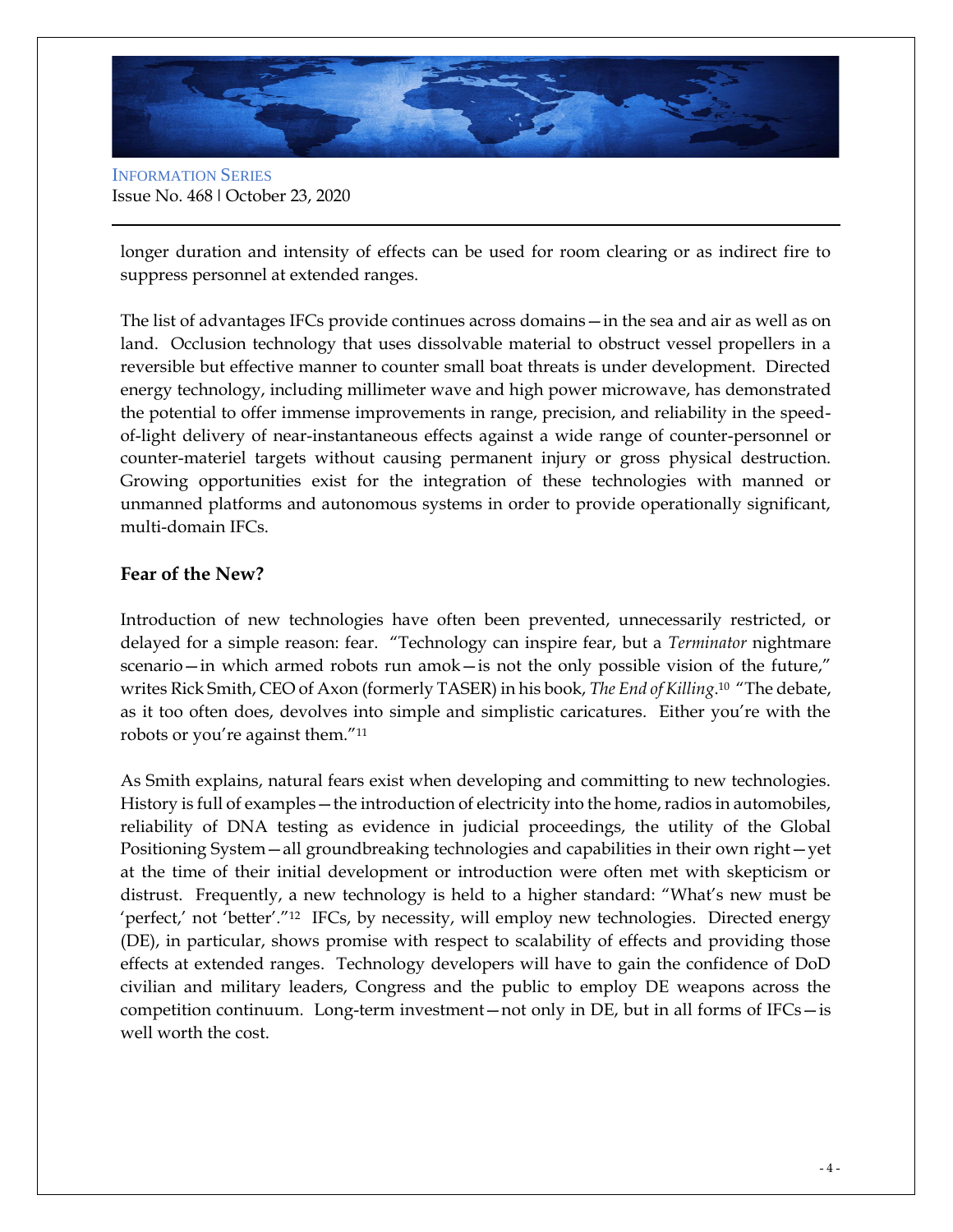

INFORMATION SERIES Issue No. 468 ǀ October 23, 2020

### **A Prudent and Necessary Investment**

At first glance, investing in intermediate force could be viewed as a dollar-for-dollar budgetary take-away from lethal capabilities. This is a narrow and limited viewpoint. There are many reasons why IFCs are a wise investment. While lethality is absolutely essential for the U.S. military, the act of killing can generate significant and long-lasting impacts on all involved. For the governments and people on whom lethal force is inflicted, a conflict cycle that could potentially be limited can often escalate unnecessarily, resulting in prolonged hostilities and further casualties on all sides.

The avoidance of inadvertent civilian casualties remains a DoD priority. All military operations are conducted in accordance with the Law of Armed Conflict. Indeed, the *Department of Defense Law of War Manual* explicitly notes that U.S. forces in a conflict must act "in accordance with the principle of distinction," in which combatants "may not make the civilian population and other protected persons and objects the object of attack."13 The Deputy Under Secretary of Defense for Policy has noted, "Our efforts to protect civilians are critical to defeating our adversaries and accomplishing missions, strengthening our relationships with allies and partners, and demonstrating our moral leadership."14 With Secretary of Defense Mark Esper's backing, the Department is developing a new policy directive on civilian casualty avoidance that supports the goals of the *National Defense Strategy* and in which IFCs can play a useful role.

In addition, for the warfighters ordered to inflict lethality—from infantry soldiers on the battlefield to Predator drone aircraft operators thousands of miles away—the split-second decision to pull the trigger or push the "LAUNCH" button commences a complex and immensely consequential sequence of psychological events that can extend for months, if not years, beyond a single event. The increased availability of options is among the many reasons intermediate force is beneficial for warfighters over the long term. Investing in IFCs provides operators with opportunities to train and sustain responses to stressful engagements that reduce the human cost of unnecessary killing and the long-lasting effects of doing so.

Even though IFCs are often employed during operations and widely available for procurement, personnel across the Services—beyond the law enforcement community—rarely train to use them. Consequently, either lethal force options become the default solution, resulting in the human costs of killing and potential for increased hostilities, or intermediate force options are employed too late or not at all, resulting in the loss of competitive advantage to one or more of the Nation's adversaries. IFCs are tailor-made for such scenarios. Acoustic hailers paired with language translation devices, dazzling lasers to obscure vision, flash-bang warning munitions,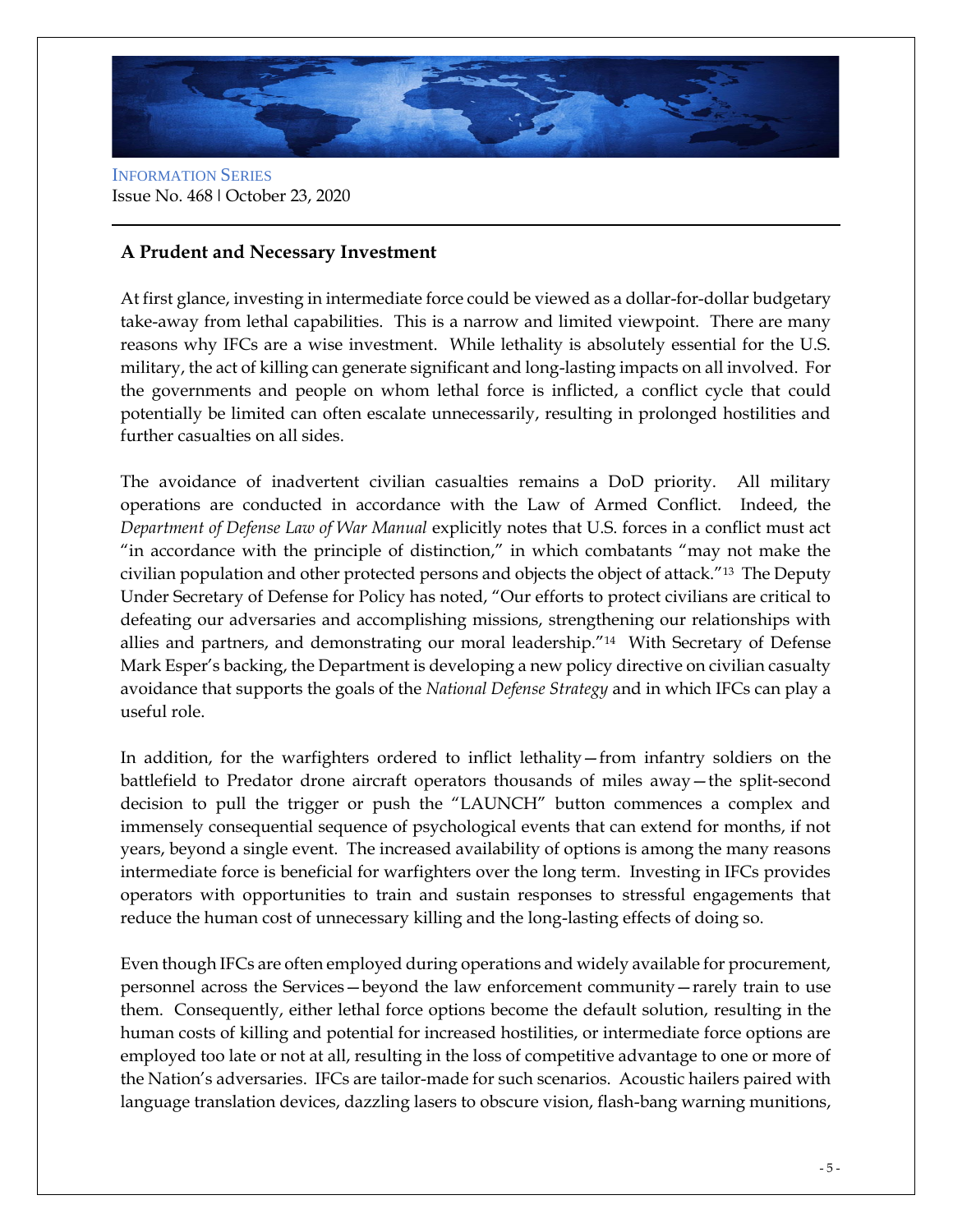

INFORMATION SERIES Issue No. 468 ǀ October 23, 2020

directed energy active denial technology—are all options that can expand decision time and space. These readily available IFC tools can assist warfighters in validating that a perceived hostile intent or act is, in fact, hostile, and neutralize a potential threat quickly and effectively, without having to take a human life unnecessarily.

Additionally, during high-intensity conflict, use of IFCs can assist in minimizing the destruction of critical and sensitive infrastructure—reducing the risk of alienating the local population and decreasing the time and costs associated with operations to stabilize, rebuild and transition to host nation governance. As we have seen in Iraq and Afghanistan, establishing a safe and secure environment is of paramount importance. More than lethal tools are needed to enable stability and prevent future "forever" wars.

IFCs also allow American forces to maintain credibility in information operations, reducing opportunities for adversary propaganda, misinformation and manipulation of social media. Intermediate force options enable engagement against an adversary while simultaneously reducing a competitor's ability to accuse U.S. forces of unnecessary escalation of violence during that engagement. IFCs thus enable the United States to invert this narrative. By limiting the risk of casualties and escalation, U.S. policymakers can accurately and credibly highlight the willingness of a competitor to escalate and use unnecessary lethal force because the adversary lacks the technological skill, tactical discipline, and technical training. In many cases, the ability to send the right message—to a variety of audiences—may be just as important as the ability to deliver lethal effects.

#### **Into the Gray Zone and Completing the Deterrence Equation: The Way Ahead**

Skilled application of intermediate force complements lethal force, reduces unnecessary casualties and destruction of critical infrastructure, and boosts warfighters' versatility and adaptability across all phases of warfare. Winning in the gray zone means completing the "deterrence equation," that is, precluding adversary aggression in competition below armed conflict with intermediate force capabilities in a manner similar to equipping the U.S. military element of national power with overwhelming lethality as a deterrent to armed conflict.

Today, U.S. military investment and focus are understandably on enhancing lethality to deter high intensity conflict or prevail, if necessary, if armed conflict cannot be avoided. That was pertinent to the  $20<sup>th</sup>$  century and is necessary for the  $21<sup>st</sup>$  century as well. However, modern warfare compels political leaders and operators alike to adapt to realities which require a recognition that overwhelming lethality needs to be accompanied by other options. Developing and mainstreaming IFCs across the Joint Force requires sustained senior civilian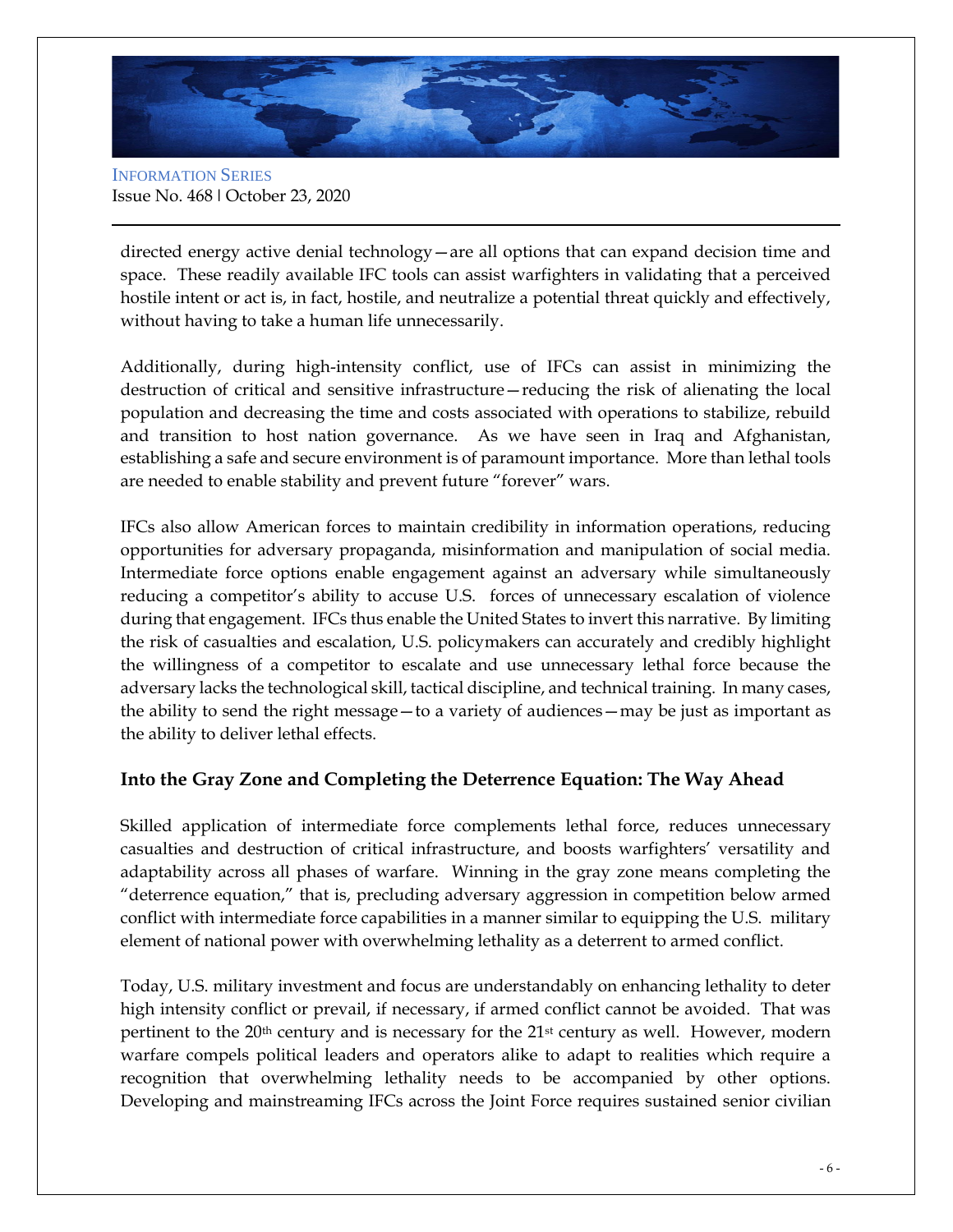

INFORMATION SERIES Issue No. 468 ǀ October 23, 2020

and military interest in an examination of the possibilities through concept development, wargaming, experimentation, training, education, and rules of engagement that enable deployment. In this respect, IFCs represent the essential complement to exclusively lethal options; the scalability and applicability of intermediate force across the strategic and tactical competition continuum demonstrates their utility.

Intermediate force capabilities represent an effective and comprehensive approach to solving complex problems and communicating with competitors. "Supreme excellence consists in breaking the enemy's resistance without fighting," says Sun Tzu.15 For U.S. forces, preparing to fight and compete in an exclusive high-intensity conflict mindset is ineffective and unsustainable in the world of 21st century warfare. "Like war itself, our approach to warfighting must evolve," advises the basic warfighting doctrine. "If we cease to refine, expand, and improve our profession, we risk becoming outdated, stagnant, and defeated."<sup>16</sup>

As Lt. Gen. David Allvin, then Joint Staff Director for Strategy, Plans, and Policy, recently testified, "The technological and geopolitical influence on the character of war necessitates the evolution of not only the tools with which we fight, but the operational concepts and the general posture of our forces."17 Intermediate force capabilities can help close the conceptual and operational gaps between policy and posture and help achieve the *National Defense Strategy* objectives.

- 1. Cited in U.S. Marine Corps, MCDP-1, *Warfighting*, (Washington, D.C.: Department of the Navy, Headquarters United States Marine Corps), "Preface," available at https://www.marines.mil/portals/1/Publications/MCDP%201%20Warfighting%20GN.pdf?ver=2019-01-31- 110543-300.
- 2. *Summary of the 2018 National Defense Strategy*, (Washington, D.C.: Department of Defense, 2018), p. 5, available at [https://dod.defense.gov/Portals/1/Documents/pubs/2018-National-Defense-Strategy-Summary.pdf.](https://dod.defense.gov/Portals/1/Documents/pubs/2018-National-Defense-Strategy-Summary.pdf)
- 3 . Testimony of Hon. Mark T. Esper, Secretary of the Army and General Mark A. Milley, Chief of Staff of the Army, to the Senate Armed Services Committee, (Washington, D.C.: April 12, 2018), available a[t https://www.armed](https://www.armed-services.senate.gov/imo/media/doc/18-37_04-12-18.pdf)[services.senate.gov/imo/media/doc/18-37\\_04-12-18.pdf.](https://www.armed-services.senate.gov/imo/media/doc/18-37_04-12-18.pdf)
- 4. "Russian ship nearly collides with U.S. warship in Philippine Sea," NBC News, June 7, 2019, available at [https://www.nbcnews.com/news/military/russian-ship-nearly-collides-u-s-warship-philippine-sea-n1014996.](https://www.nbcnews.com/news/military/russian-ship-nearly-collides-u-s-warship-philippine-sea-n1014996)
- 5. House Armed Services Committee, *Future of Defense Task Force Report 2020* (Washington, D.C.: September 23, 2020), p. 32, available a[t https://armedservices.house.gov/\\_cache/files/2/6/26129500-d208-47ba-a9f7-](https://armedservices.house.gov/_cache/files/2/6/26129500-d208-47ba-a9f7-25a8f82828b0/6D5C75605DE8DDF0013712923B4388D7.future-of-defense-task-force-report.pdf) [25a8f82828b0/6D5C75605DE8DDF0013712923B4388D7.future-of-defense-task-force-report.pdf.](https://armedservices.house.gov/_cache/files/2/6/26129500-d208-47ba-a9f7-25a8f82828b0/6D5C75605DE8DDF0013712923B4388D7.future-of-defense-task-force-report.pdf)
- 6. Defense Science Board, *2019 DSB Summer Study on the Future of U.S. Military Superiority*, (Washington, D.C.: June 2020), pp. 1-2, available at [https://dsb.cto.mil/reports/2020s/2019\\_Future\\_of\\_U.S.\\_Military\\_Superiority\\_Executive\\_Summary.pdf.](https://dsb.cto.mil/reports/2020s/2019_Future_of_U.S._Military_Superiority_Executive_Summary.pdf)
- 7. *Summary of the 2018 National Defense Strategy*, op. cit.